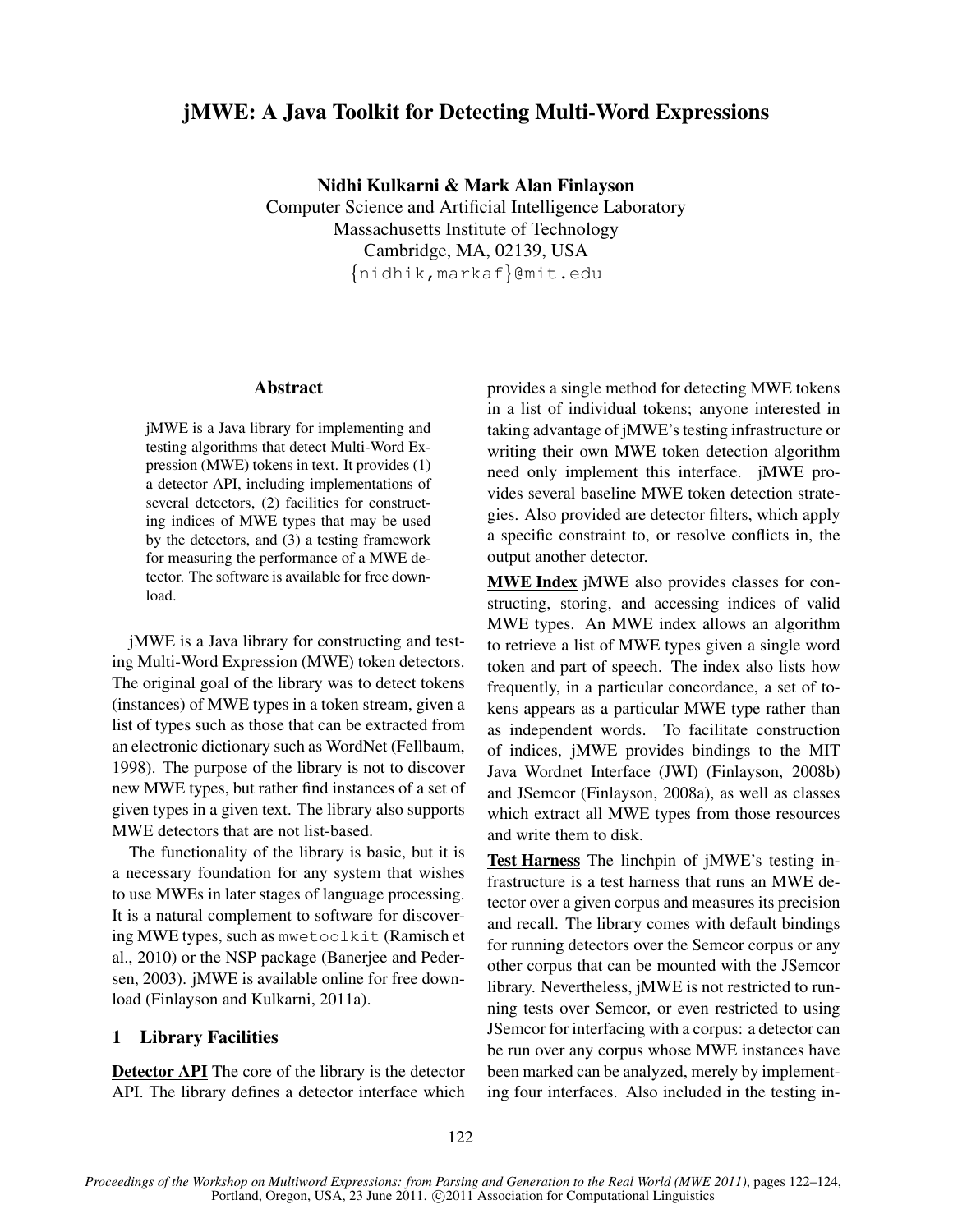frastructure are a number of error detectors, which analyze the detailed output of the test harness to identify common MWE token detection errors. The library includes implementation for twelve standard error types.

# 2 Detection Algorithms

Preprocessing To run an MWE detector over a text the text must, at a minimum, be tokenized. jMWE does not include facilities to do this; tokenization must be done via an external library. Most detection strategies also require tokens to be tagged with a part of speech and lemmatized. This information is also not provided directly by jMWE, but there are bindings in the library for using JWI and the Stanford POS Tagger (Toutanova et al., 2003) to tag and lemmatize a set of texts, provided those texts can be accessed via the JSemcor library.

#### 2.1 Detector Types

MWE token Detectors can be split into at least three types: *Basic Detectors*, *Filters*, and *Resolvers*. Performance of selected combinations of these detectors are given in Table 1.

**Basic** Detectors that fall into this category use an MWE index, or other source of information, to detect MWE tokens in a stream of tokens. jMWE includes several implementations of basic detectors, including the following:

(1) *Exhaustive:* Given a MWE type index, finds all possible MWE tokens regardless of inflection, order, or continuity.

(2) *Consecutive:* Given a MWE type index, finds all MWE tokens whose constituent tokens occur without other tokens interspersed.

(3) *Simple Proper Noun:* Finds all continuous sequences of proper noun tokens, and marks them as proper noun MWE tokens.

Filters These MWE detectors apply a particular filter to the output of another, wrapped, detector. Only MWE tokens from the wrapped detector that pass the filter are returned. Examples of implemented filters are:

(1) *In Order:* Only returns MWE tokens whose constituent tokens are in the same order as the constituents listed in the MWE type's definition.

(2) *No Inflection:* Removes inflected MWE tokens.

(3) *Observed Inflection:* Returns base form MWEs, as well as those whose inflection has been observed in a specified concordance.

(4) *Pattern Inflection:* Only return MWE tokens whose inflection matches a pre-defined set of part of speech patterns. We used the same rules as those found in (Arranz et al., 2005) with two additional rules related to Verb-Particle MWEs.

Resolvers Like filters, these wrap another MWE detector; they resolve conflicts between identified MWE tokens. A conflict occurs when two identified MWE tokens share a constituent. Examples include: (1) *Longest-Match-Left-to-Right:* For a set of conflicting MWE tokens, picks the one that starts earliest. If all of the conflicting MWE tokens start at the same point, picks the longest.

(2) *Observed Probability:* For a set of conflicting MWE tokens, picks the one whose constituents have most often been observed occurring as an MWE token rather than as isolated words.

(3) *Variance Minimizing:* For a set of conflicting MWE tokens, picks the MWE token with the fewest interstitial spaces.

| <b>Detector</b>       | $F_1$ (precision/recall)          |
|-----------------------|-----------------------------------|
| Exhaustive            | $0.197_{F_1}$ $(0.110_p/0.919_r)$ |
| +Proper Nouns         |                                   |
| Consecutive           | $0.631_{F_1} (0.472_p/0.950_r)$   |
| +Proper Nouns         |                                   |
| Consecutive           | $0.593_{F_1}$ $(0.499_p/0.731_r)$ |
| +Proper Nouns         |                                   |
| $+No$ Inflection      |                                   |
| +Longest-Match-L-to-R |                                   |
| Consecutive           | $0.834_{F_1} (0.835_p/0.832_r)$   |
| +Proper Nouns         |                                   |
| +Pattern Inflection   |                                   |
| +More Frequent As MWE |                                   |

Table 1: F-measures for select detectors, run over Semcor 1.6 brown1 and brown2 concordances using MWEs drawn from WordNet 1.6. The code for generating this table is available at (Finlayson and Kulkarni, 2011b)

### Acknowledgments

This work was supported in part by the AFOSR under grant number A9550-05-1-0321, and DARPA under award FA8750-10-1-0076.